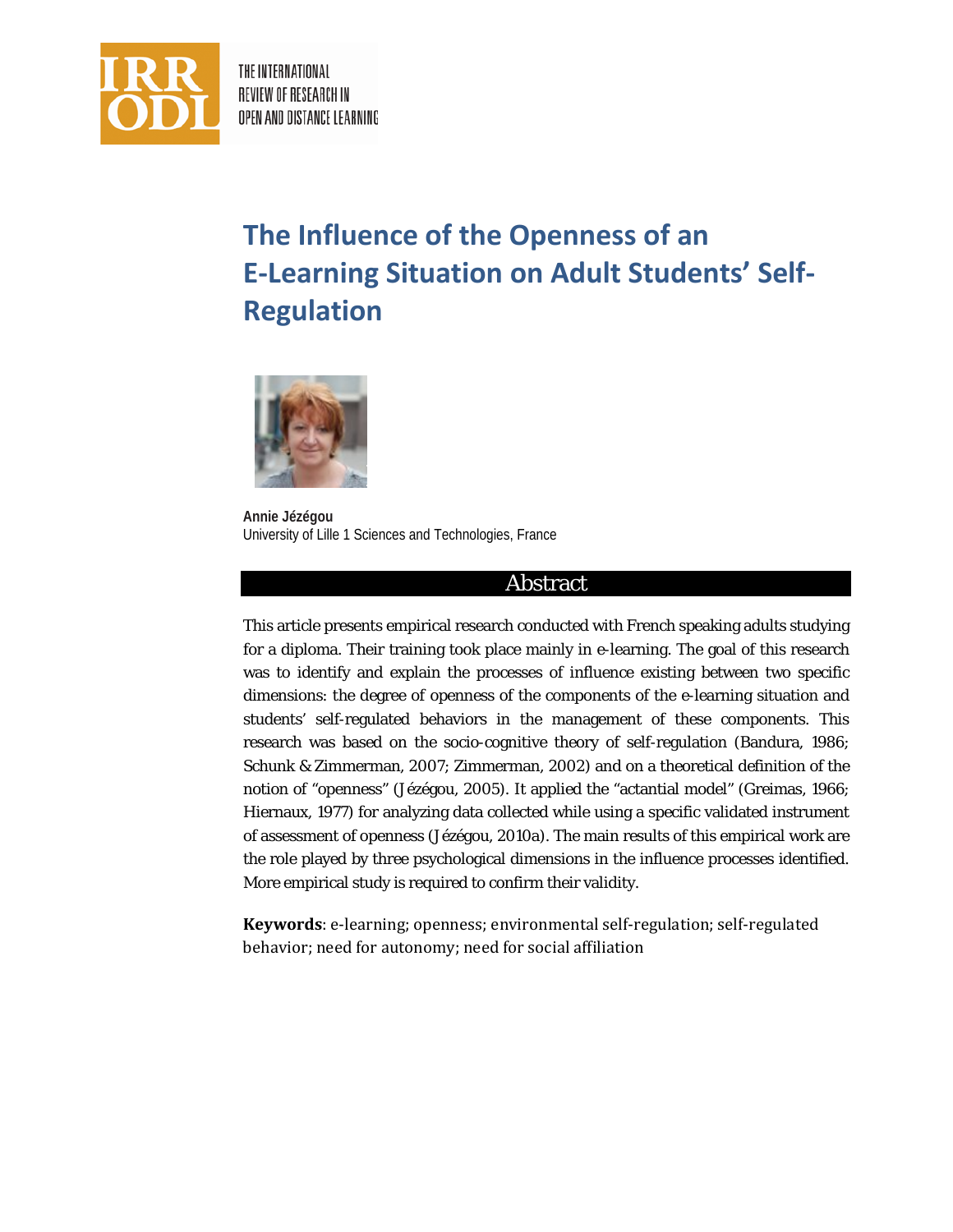#### Introduction

The emerging French research on self-directed learning assigns a double dimension to the concept of learner self-direction, within a socio-cognitive perspective (Brewer, 2010; Carré, 2003, 2010; Cosnefroy, 2011; Jézégou, 2010b). The first is self-determined motivation (an autonomous, authentic free will to learn) while the second is selfregulation (the exercise of agentic, self-controlled learning activity). The term "double" is used because of an interdependent relationship between these two dimensions (Carré, 2003; Cosnefroy, 2011; Deci & Ryan, 2000; Schunk & Zimmerman, 2007). This selfdirection or psychological control is not directly observable. It manifests itself through learner behaviors whose characteristic is to be both self-determined and self-regulated (Carré, 2010; Jézégou, 2010b). Certain environmental factors (educative conditions) may promote or hinder these behaviors (Cosnefroy, 2011; Deci & Ryan, 2000; Hiemstra, 2000; Vallerand, Carbonneau, & Lafrenière, 2009; Zimmerman, 2000). The empirical research synthesized in this paper centered only on "environmental self-regulation", one of the three forms of self-regulation in Zimmerman's socio-cognitive model (2002). Its goal was to identify and to explain the influence exercised by the degree of openness of an e-learning situation (environmental factors) on environmental self-regulated behaviors of adult students.

The article first presents the essential features of the theoretical framework linked to the object of this empirical research. It presents the definition of "openness" proposed by Jézégou (2005) and the instrument "GEODE" she constructed to assess the degree of openness of an educative environment (Jézégou, 2010a), notably of e-learning. The main aspects of environmental self-regulation resulting from Zimmerman's work of this specific form of self-regulation in learning are then described, followed by a presentation of the actantial model (Greimas, 1966; Hiernaux, 1977; Piret, Nizet & Bourgeois, 1996) used for analyzing the data collected from these adult students. The influence of the degree of openness of the components of the e-learning situation on the students' self-regulated behaviors in the management of these components is presented. The possible role of the three psychological dimensions in the influence processes identified is discussed.

# Openness and Environmental Self-Regulation: Theoretical Framework

For nearly 50 years, the theory of self-directed learning has been the subject of much research, following the pioneering works of Houle (1961), Knowles (1975), Long (1975), Tough (1967), Hiemstra (1976) and Guglielmino (1978). In France, a socio-cognitive model of self-directed learning has been gradually elaborated on this basis (Carré, 2003; Carré & al, 2011). It uses the two key psychological concepts of self-determined motivation and self-regulation to better understand both agentic learning processes and environmental conditions (Carré, 2003; Carré & Fenouillet, 2009; Cosnefroy, 2011; Jézégou, 2010b). The empirical research presented in this article used this approach in order to elucidate the educative dimensions that are favorable to self-directed learning.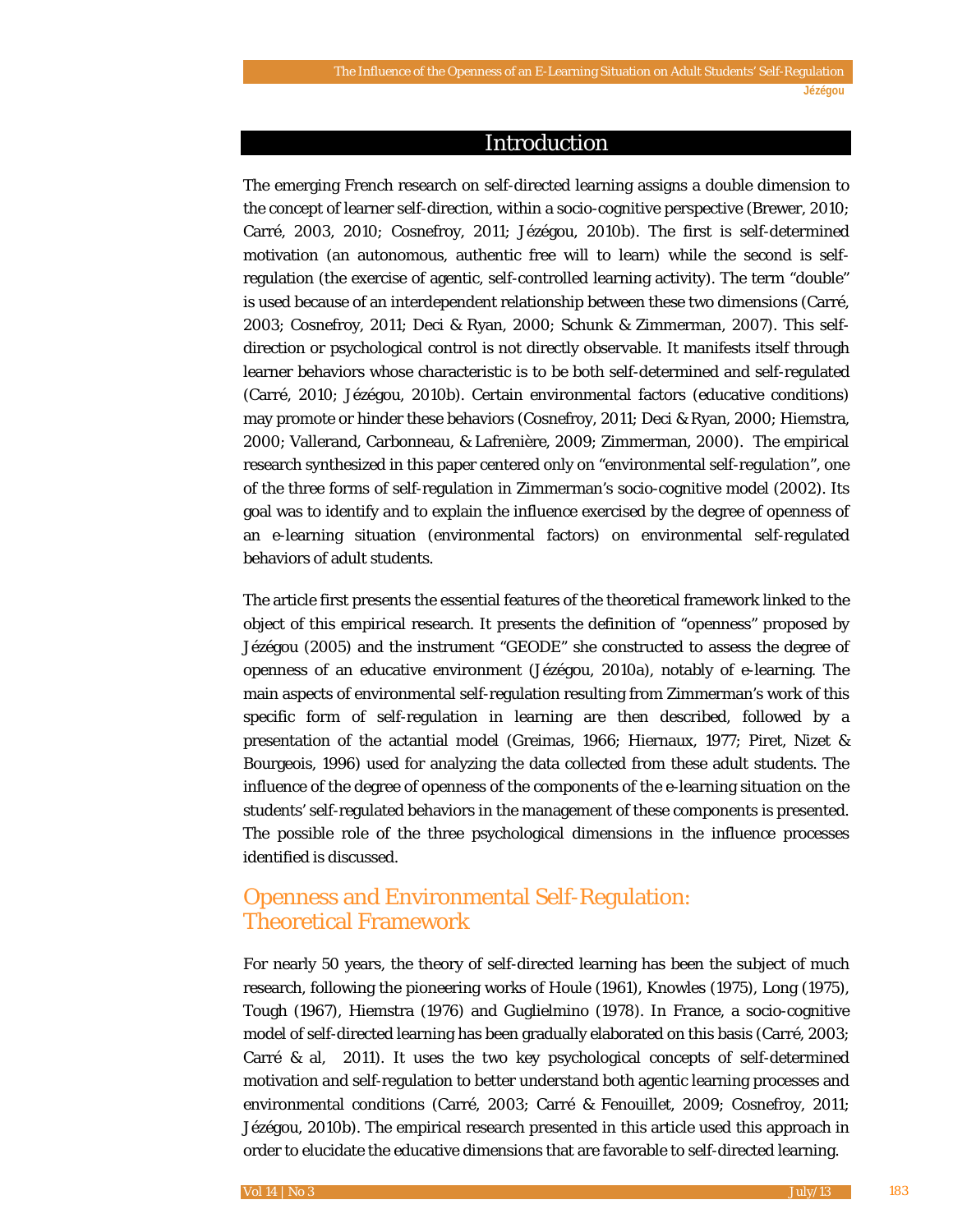# The Essential Features of the Socio-Cognitive Theory of Self-Regulated Learning

This socio-cognitive paradigm (Bandura, 1986, 1999) takes the position that human behaviors are not primarily influenced by environmental components, as stipulated in the behaviorist approach or the determinist current in sociology. Nor do they depend solely on internal or personal characteristics as stated in current dispositionalist psychology. According to the socio-cognitive paradigm, behaviors (**B**) are part of a system of reciprocal causality between personal characteristics (**P**) and environmental components (**E**). These three dimensions are subject to reciprocal interactions in variable and contingent importances to conditions, activities and temporalities:



*Figure 1*. The model of triadic reciprocal causality (Bandura, 1986).

The weight of these three dimensions is not always the same, nor do they necessarily act at the same time. However, the development or the modification of one of them will cause a change in the system of their interactions, as circumstances vary from one individual to another.

The learner's self-regulation follows this triadic reciprocal causality model (Zimmerman, 1989). In its broadest sense, it refers to the control the learner exercises on his or her own cognitive processes by anticipating and preparing procedures, estimating them, and adjusting them according to effects or the observed results (Boekaerts, Pintrich & Zinger, 2000; Corno, 2001; Cosnefroy, 2011; Schunk & Zimmerman, 2007; Zimmernan, 2002).

The empirical research synthesized in this paper concerned a specific form of learner self-regulation identified by Zimmerman (2002): "environmental self-regulation". It studied the influence of the degree of openness of the components of a specific elearning situation (environmental dimension) on adult students' self-regulated behaviors in the management of these components (behavior dimension). This can be illustrated as follows.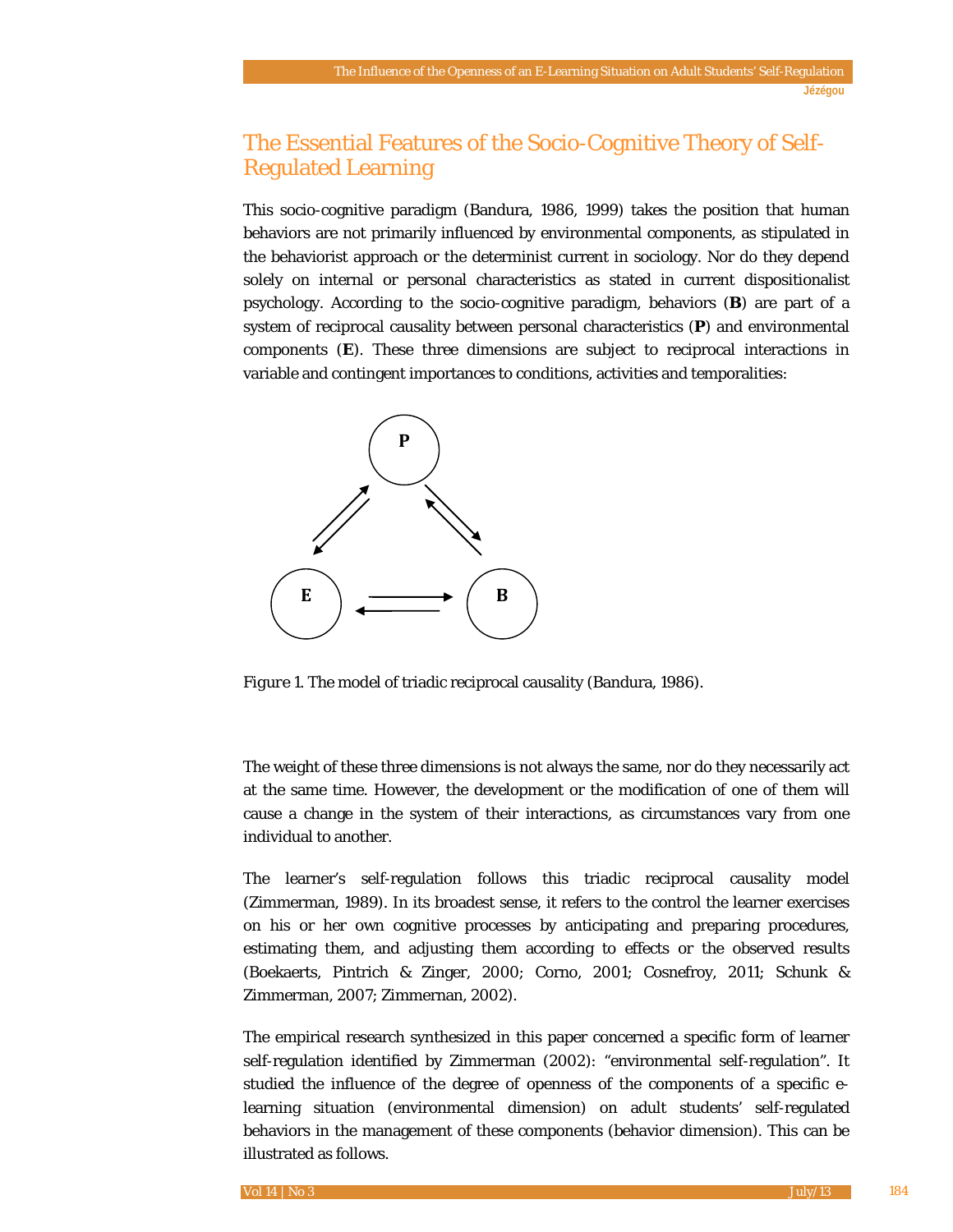

*Figure 2*. The triadic reciprocal causality model applied to the empirical research presented in this article.

# The "Openness" of a Distance Learning Environment: A Definition and a Validated Instrument for Assessment

The expression "open and distance learning environment" was considered in France as not well-established in theory and was endowed with a fuzzy semantics until the beginning of the 2000s. Such criticism concerned the term *open*. This term usually referred to opportunities to get access to distance education by digital technologies of information and communication. It was also connected with distance education flexibility mainly impacting spatiotemporal aspects such as timing, place, rhythm of distance learning. Since 2001, several French researchers in education have decided to characterize the essential features of the notion of openness of a distance learning environment (Collectif de Chasseneuil, 2001; Jézégou, 2005). A first definition of openness was proposed by a collective of 14 researchers : "an organized and targeted educational environment which takes account of the learner's uniqueness in his or her individual and collective dimensions, supported by complementary learning situations in terms of places, timing, educational resources, human and technological mediations*"*  (Collectif de Chasseneuil, 2001, p. 177). In proposing this definition, the intention of the collective authors was to move away from engineering concerns centered on technological aspects to thinking of the design of open and distance learning environments as a combination of different modalities, spatiotemporal aspects, tools of communication, and collaboration or human resources. In so doing, it indirectly questioned the educational conditions necessary to promote the expression of the learner's self-direction.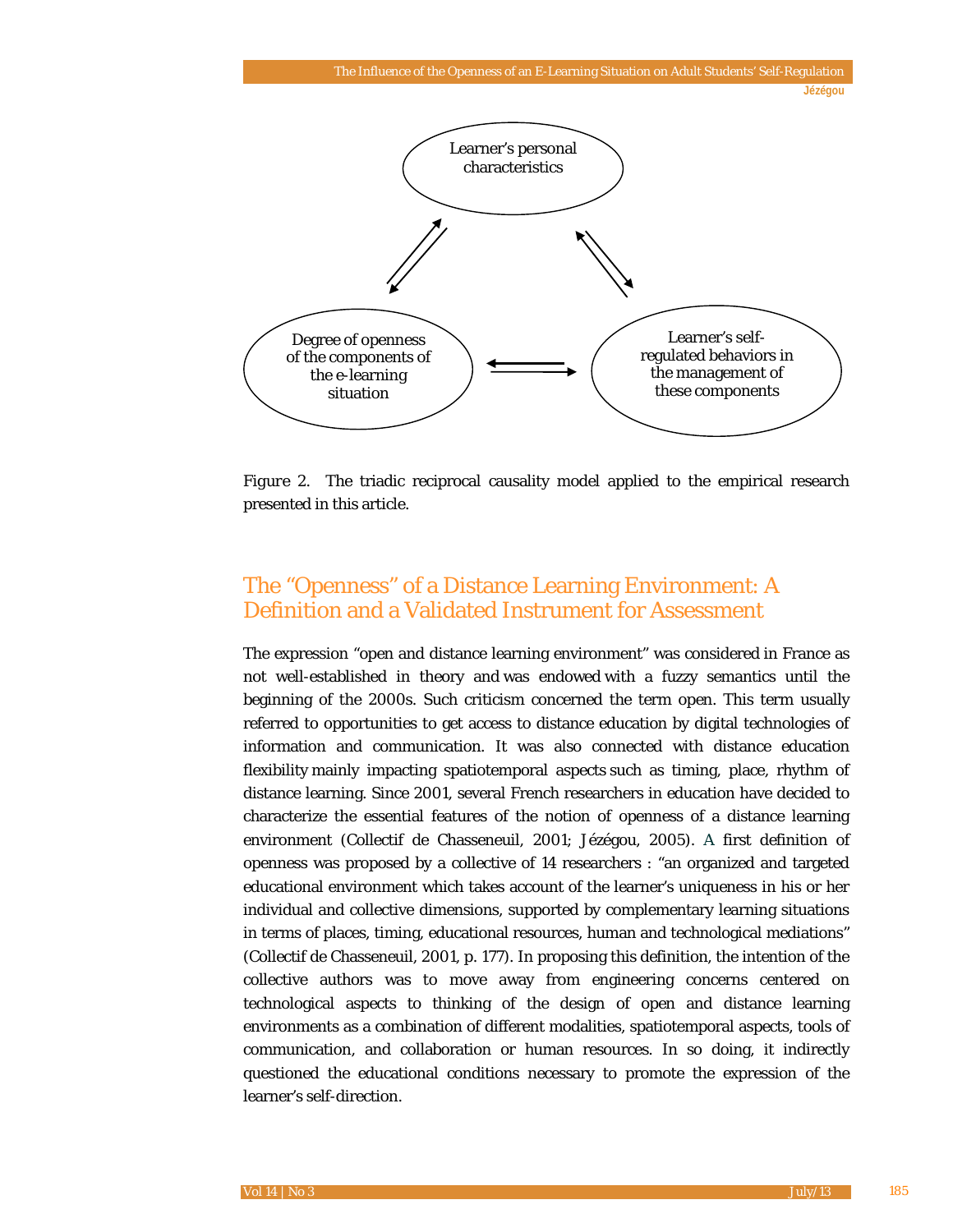A further and second French definition answered this question, while providing a theoretical basis for the notion of openness: "openness refers to a set of flexible and empowering educative environments whose main property is to provide freedom of choice to learners so that they can exercise control over their training processes and learning situations" (Jézégou, 2005, p. 103). This definition emphasizes the importance of providing the learner with opportunities for personal decision making (Hiemstra & Brockett, 1991; Hiemstra, 2000) and self-determination (Deci & Ryan, 1985) in the choice of various components of the learning situation. GEODE (*Grille d'Evaluation de l'Ouverture D'un Environnement éducatif*) is a validated French-speaking instrument which assesses the degree of openness of a distance learning environment, notably of elearning (Jézégou, 2010a). It includes a matrix of 14 components where it is possible to provide to learners freedom of choice. These components are regrouped into three categories: (1) spatiotemporal, (2) pedagogical, and (3) the components linked to the educational mediated communication.

#### Table 1

| <b>Categories of components</b>              | <b>Components</b>                                                                 |
|----------------------------------------------|-----------------------------------------------------------------------------------|
| Spatiotemporal                               | access, timing, place, rhythm of learning                                         |
| Pedagogical                                  | objective, progress, sequence, method, format,<br>content, evaluation of learning |
| <b>Educational mediated</b><br>communication | course documents, tools of<br>communication/collaboration, human resources        |

*The Three Categories of GEODE Components (Jézégou, 2010a, p. 89)*

GEODE proposes an assessment protocol which includes a data collection method and calculation basis. It enables scoring each of the 14 components and categories, as follows.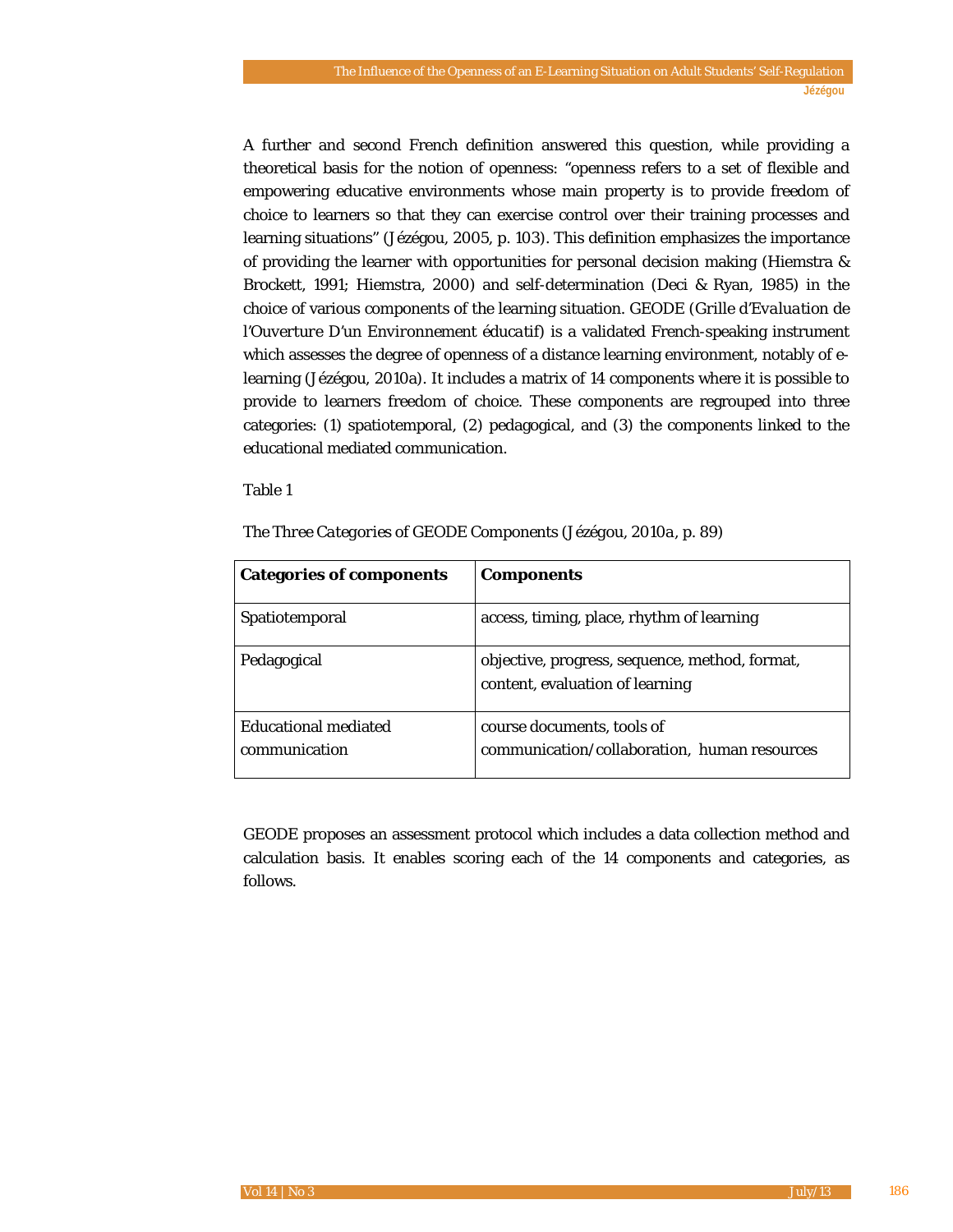## Table 2

| Degree of openness (%) | <b>Typology</b> |
|------------------------|-----------------|
| $100 \geq score > 90$  | highly open +   |
| $90 \geq score > 80$   | highly open     |
| $80 \geq score > 70$   | highly open -   |
| $70 \geq score > 60$   | fairly open $+$ |
| $60 \geq score > 50$   | fairly open     |
| $50 \geq score > 40$   | fairly open -   |
| $40 \geq$ score $> 30$ | barely open +   |
| $30 \geq$ score $> 20$ | barely open     |
| $20 \geq score > 10$   | barely open -   |
| $10 \geq score$        | closed          |

#### *The Typology of Openness (Jézégou, 2010a, p. 94)*

This instrument was implemented to assess the degree of openness of the 14 components of the e-learning situation in the heart of the empirical research presented in this paper.

## Environmental Self-Regulation: Theoretical Grill for Analysis

Socio-cognitive research on learner self-regulation has mainly developed in North America. In France, it has begun to emerge in recent years (Brewer, 2010; Cosnefroy, 2011; Jézégou, 2008, 2011). Internationally published works place great emphasis on two forms of self-regulation: (1) cover self-regulation, (2) behavioral self-regulation. "Cover" self-regulation is exerted by the learner on his or her emotional, socio-affective, and motivational states. "Behavioral" self-regulation is the learner's control exercised over his or her own learning behaviors. As shown in the Figure 3, Zimmerman (2002) has proposed a third form of self-regulation: environmental self-regulation.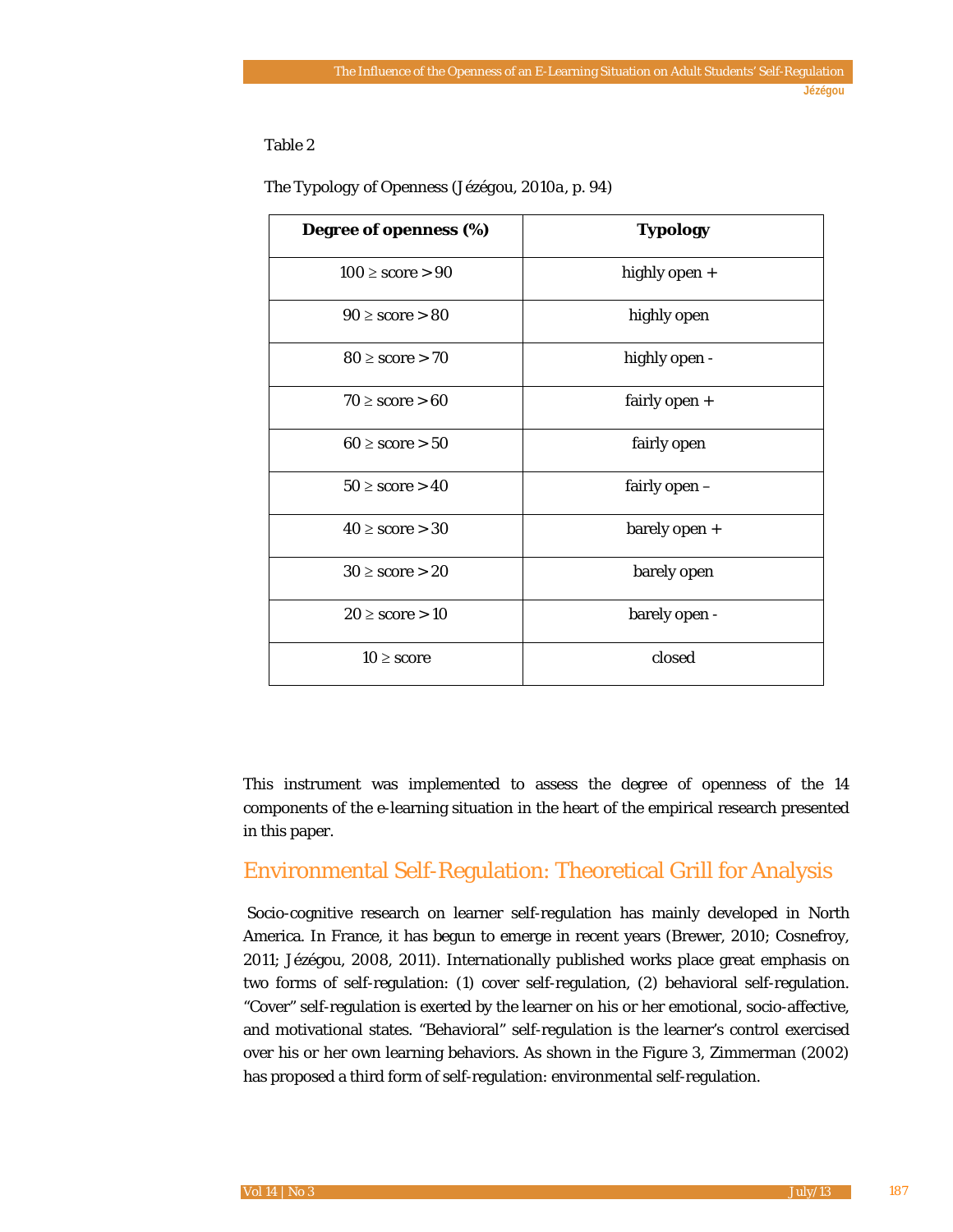

*Figure 3*. The triadic forms of self-regulation (Zimmerman, 2002, p.71)

Research in the field has tended to neglect this third form of self-regulation. It refers to the control the learner exercises on the management of the various environmental components to create a situation conducive to his or her learning. Although Zimmerman (2002) has identified this third form, he has not made it more explicit. However, he proposes a succinct grill of analysis for environmental self-regulation. In it, environmental self-regulation is considered in two main categories of behaviors. The first category refers to learners' behaviors of adjustment to the formal conditions linked to the different components of the learning situation. These conditions are predetermined and imposed by the designer of the learning situation and/or by the trainer. The second category corresponds to proactive or reactive behaviors in the creation of informal conditions of these components. In proactive self-regulation, the learner chooses his or her goals and elaborates specific action plans, while reactive selfregulation refers to the overcoming of obstacles which hinder the achievement of a goal, by pursuing particular actions. Zimmerman has limited this proposition for the study of self-regulated environmental behaviors (adjusted, proactive, or reactive) to the way the learner manages the three components of place, timing, and human resources. However, a learning situation can not be reduced to so few components. A more detailed analysis has been proposed (Jézégou, 2008, 2011) which suggests studying the way the learner manages the 14 components of GEODE in order to dispose a situation conducive to his or her distance learning.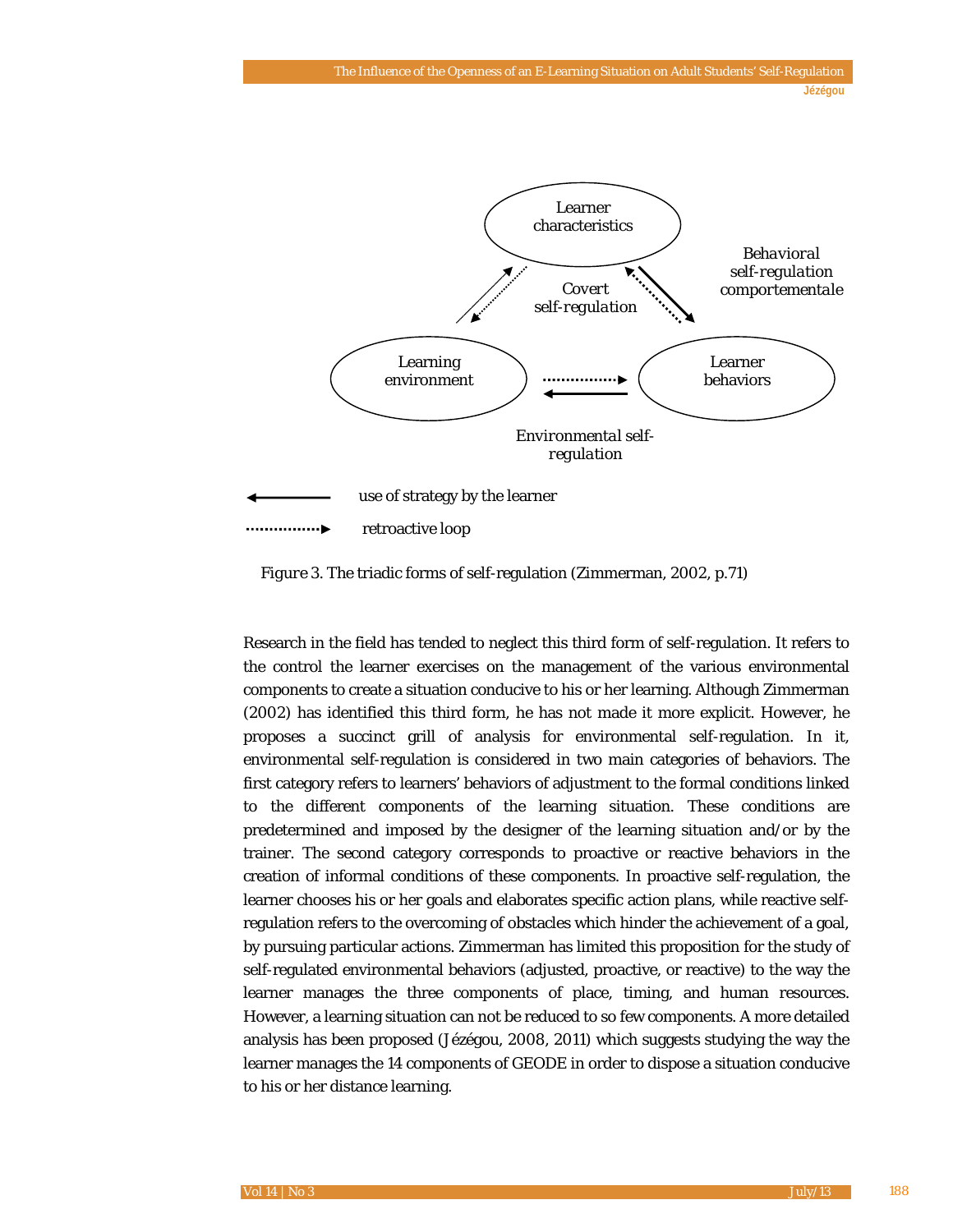## The Main Results of the Empirical Research

The empirical research presented in this article was conducted in 2011 with 27 adults studying for a higher engineering degree at a French research and educational institute (*Groupe des Ecoles des Mines*). Their training took place mainly in e-learning. These students lived in France and worked in companies, while studying for a higher level of qualification. Nine of them were women. Their mean age was 36 years. A qualitative methodology was used to collect and analyze data, respecting ethical principles of confidentiality and anonymity. The students volunteered for individual web-telephony recorded interviews. The same open-ended questions were asked to all interviewees. These questions notably invited them to express themselves on their objectives and on their specific actions for managing each of the 14 components of the GEODE. The actantial model invented by Greimas in the 1960s was used to analyze the semantic structure of the 27 interviews.

## A Qualitative Methodology Based on the Actantial Model

The actantial model is inspired by French linguistic structuralism originally developed by De Saussure (1913), Merleau-Ponty (1942), and Levi-Strauss (1949). This current of research proposes to interpret and analyze material collected in terms of oppositions, contrasts, and hierarchical structures as they might reflect mental characteristics or organizing principles. The actantial model (Greimas, 1966; 1983; Hiernaux, 1977; Piret, Nizet & Bourgeois, 1996) enables identification of the structures of meaning that guided perceptions and behaviors by breaking the narrative discourse into seven "actantial roles". The main three are (1) the subject, the narrator of the story; (2) the object, what the subject is directed toward; and (3) the actions undertaken by the subject to reach this objective. Object and actions can be highlighted (positive mode) or depreciated (negative mode) by the narrator. The narrative discourse often contains four additional actantial roles: (4) the helper, helps the subject reach the desired object; (5) the opponent, hinders the subject in his or her progression; (6) the positive receiver, takes advantage of the achievement of the objective and the highlighted actions by the narrator; (7) the negative receiver, takes no advantage of the depreciated action by the narrator. In its fullest form, the "actantial schema" (Piret & al., 1996) resulting from the analysis can be represented as follows.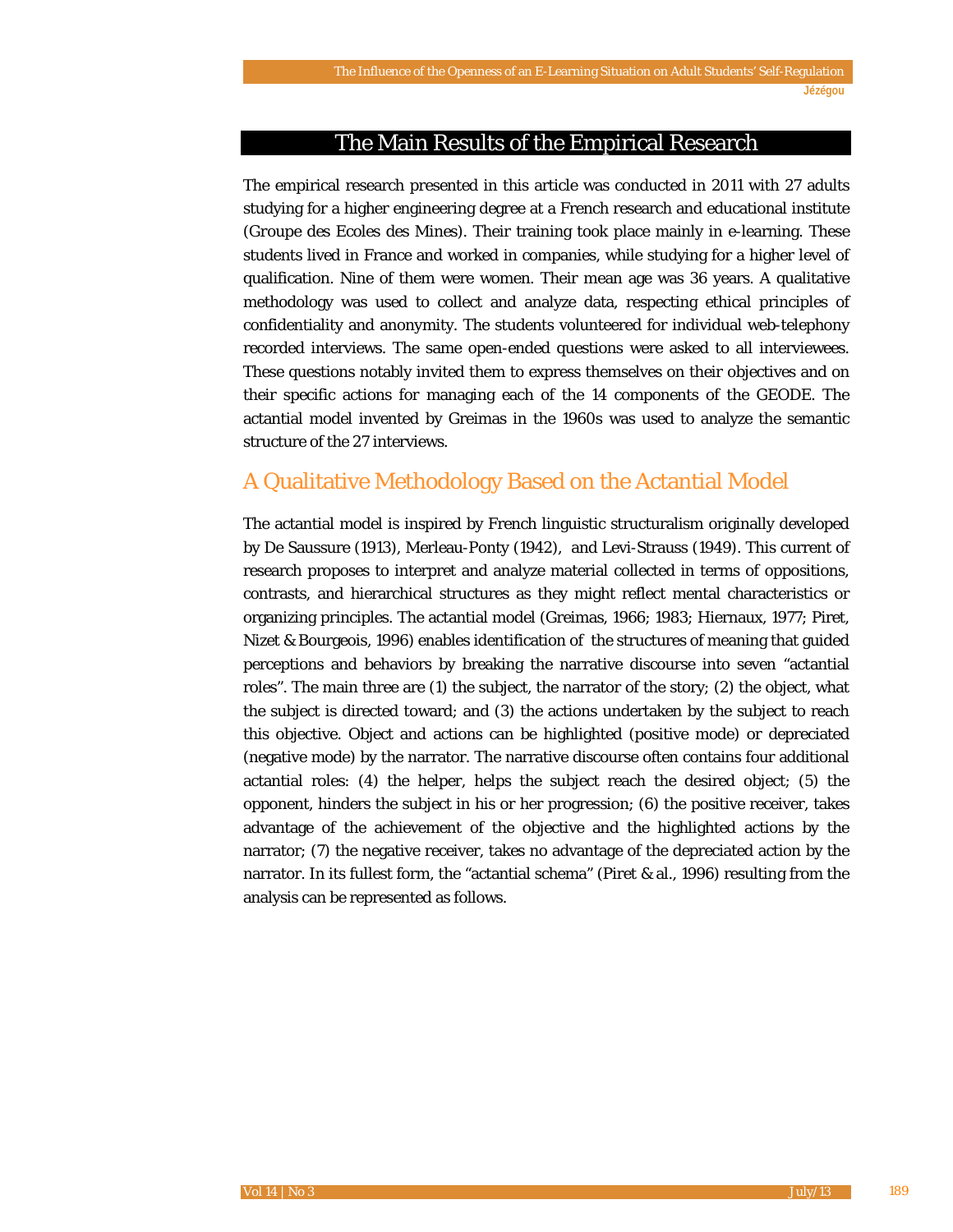

*Figure 4*. The "actantial schema" in its fullest form (Piret et al., 1996, p. 84).

This method enabled identification of the objectives these adult students had through their self-regulated behaviors in the management of the 14 components of the GEODE, and their specific actions linked to these behaviors were particularly outlined. Comparison of individual actantial schemas showed that the students had common objectives and ways of acting which could be separated into two concomitant phenomena. The first was the adjustment of students to the formal conditions of the temporal and pedagogical components of the e-learning situation. These components had a low degree of openness. The second phenomenon was the creation, by the students, of informal conditions in the management of three components: the format (learning alone or in a group), the digital tools of communication/collaboration (forums, chats, wikis, or email), and the human resources. These components had a high degree of openness.

# Low Degree of Openness and Students' Behaviors of Adjustment: Explicative Hypothesis

The training process was governed by a continuous control of knowledge from individual documents produced by students. The successive deposition of these documents should be carried out in a dedicated space of the e-learning platform, according to a schedule determined in advance by the teachers. This schedule imposed the rhythm of distance learning, according to a sequential logic connected to the module studied in a given period. Each of these modules and sequences corresponded to learning objectives defined in the assessment standards. In addition, they referred to a pedagogical method and course supports pre-determined and imposed by the teachers. These factors explained why the temporal and the pedagogical components (except "the format"), the component of "course documents" of this situation of e-learning, had a low degree of openness. Therefore, they did not offer a choice to students.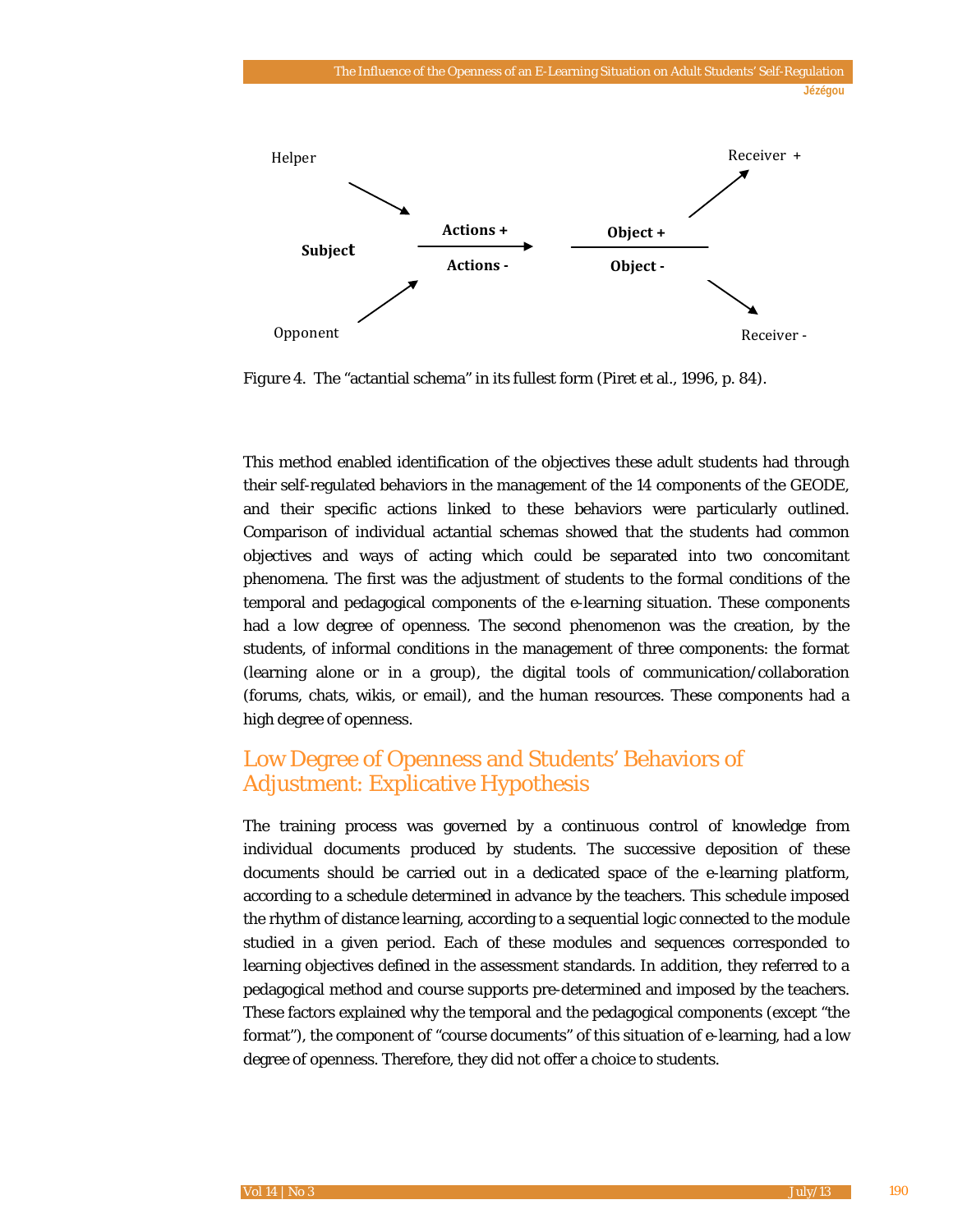

Graph 1. The eleven components presented a low degree of openness.

Students perceived the formal conditions linked to these components of their e-learning situation positively. According to them, these temporal and pedagogical conditions, imposed by the teachers, supported their distance learning by "inciting them to work". They interacted with all of these formal conditions by adjusting their behaviors. The following two synthetic meaningful actantial schemas illustrate the logic linked to these adjusted environmental self-regulated behaviors.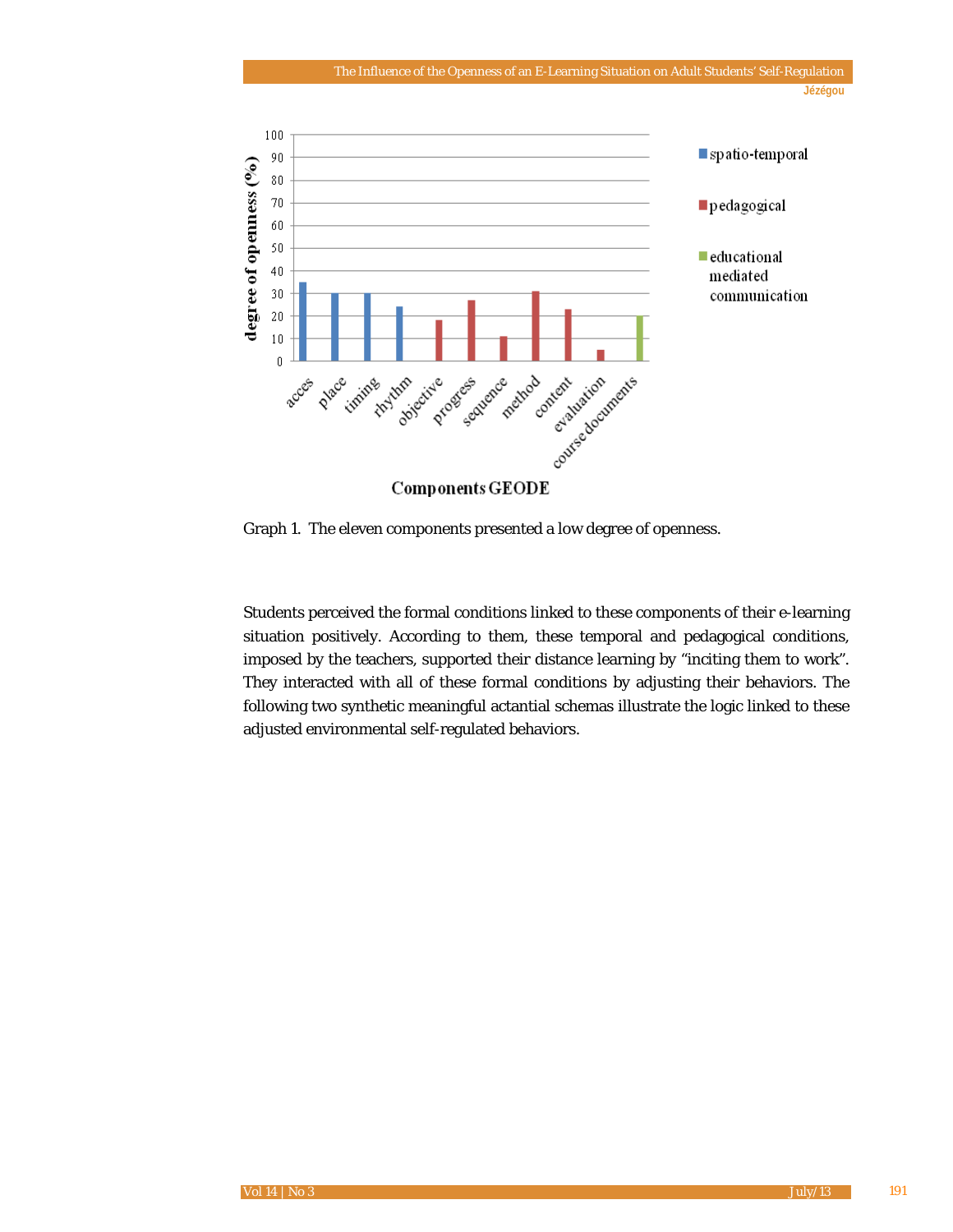

*Figures 5 & 6*. Two synthetic meaningful actantial schemas illustrated students' adjusted environmental self-regulated behaviors.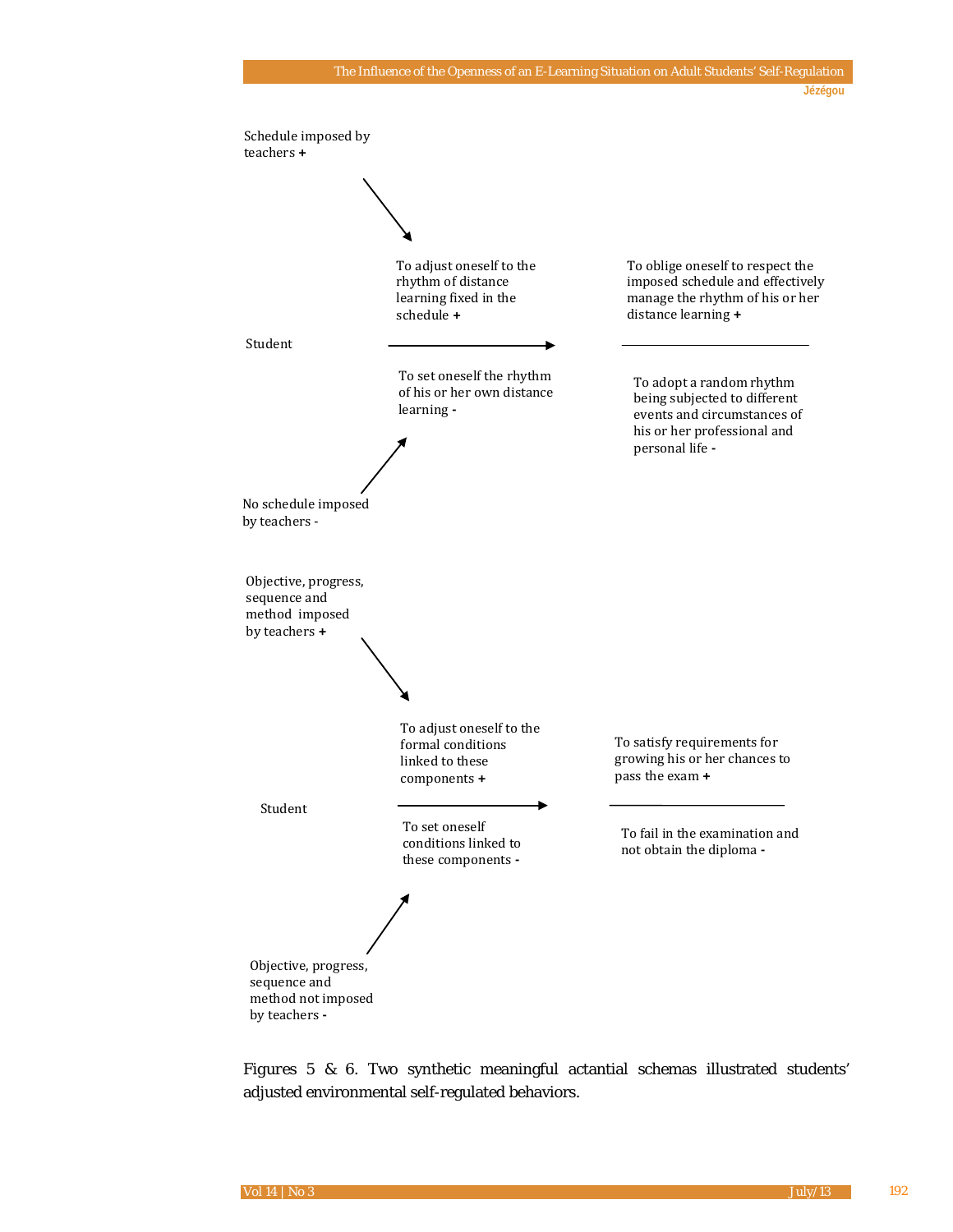The students intentionally accepted a "dependence state" in order to optimize their chances of graduating. The organismic integration theory offers a hypothesis to explain this phenomenon (Deci & Ryan, 1990; Gagne & Deci, 2005): It states that such intentionality involves a process of internalization in which a learner identifies with significant external regulations, assimilating and personally approving them. So, this process could explain the reason why students readily adopted behaviors of adjustment. Thus, although they perceived their e-learning situation as mainly controlled by teachers, they developed a system of interpretation of external control in terms of gains for themselves, accepting and adjusting to the formal conditions of this situation. This hypothesis can be illustrated as follows.



*Figure 7*. The mediated role of internalization and acceptance by the students of formal conditions linked the eleven components with a low degree of openness.

These behaviors of adjustment were not self-determined. According to the theory of self-determination (Deci & Ryan, 1985), self-determined behaviors are linked to personal choice of activity in achieving a goal. Concerning the students of this empirical research, their behaviors were mainly influenced by the formal conditions (external factors) linked to the temporal and pedagogical components of their e-learning situation. They could refer to an extrinsic motivation drive by an external regulation (Deci & Ryan, 1985; Vallerand & Blanchard, 1998; Vallerand & al., 2009). The students would adopt adjusted behaviors to obtain a recompense (diploma required), and in order to avoid the failure of not being qualified. The best strategy would be, according to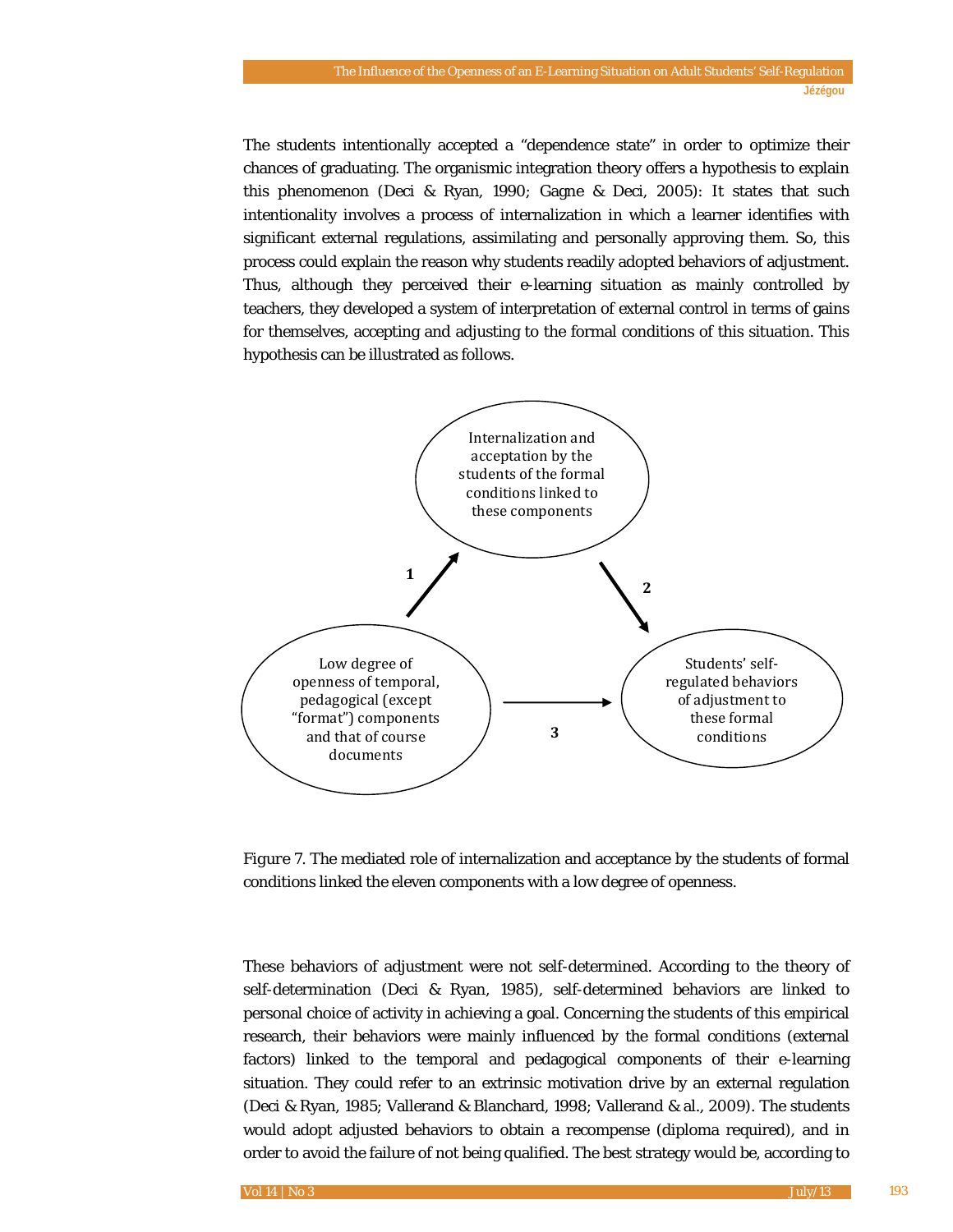them, to adjust to the formal conditions predetermined by the designer or the teacher of the e-learning situation.

# A High Degree of Openness and Proactive Self-Regulated Behaviors: Explicative Hypothesis

No constraint was imposed on students by teachers in the management of three components: the "format" (to learn alone or in groups), the tools of communication/collaboration (email, discussion forum, chat), and human resources (teachers, other experts, or peers). These components had a high degree of openness.



Graph 2. The three components presented a high degree of openness.

Students were free to use the tools available to them on the e-learning platform (essentially a forum of discussion and email) or to request help from teachers or peers. In addition, virtual private classes were also made available on the platform. Teachers did not have access to these classes. Students prioritized the tools that were not subject to control from teachers: their personal email, free web-telephony, or virtual private classes. In addition, they sought help from others in their circle of personal acquaintances (family, friends, or work-colleagues) rather than teachers. The most meaningful result from the analysis of their narrative discourses is illustrated by the actantial schema in Figure 8.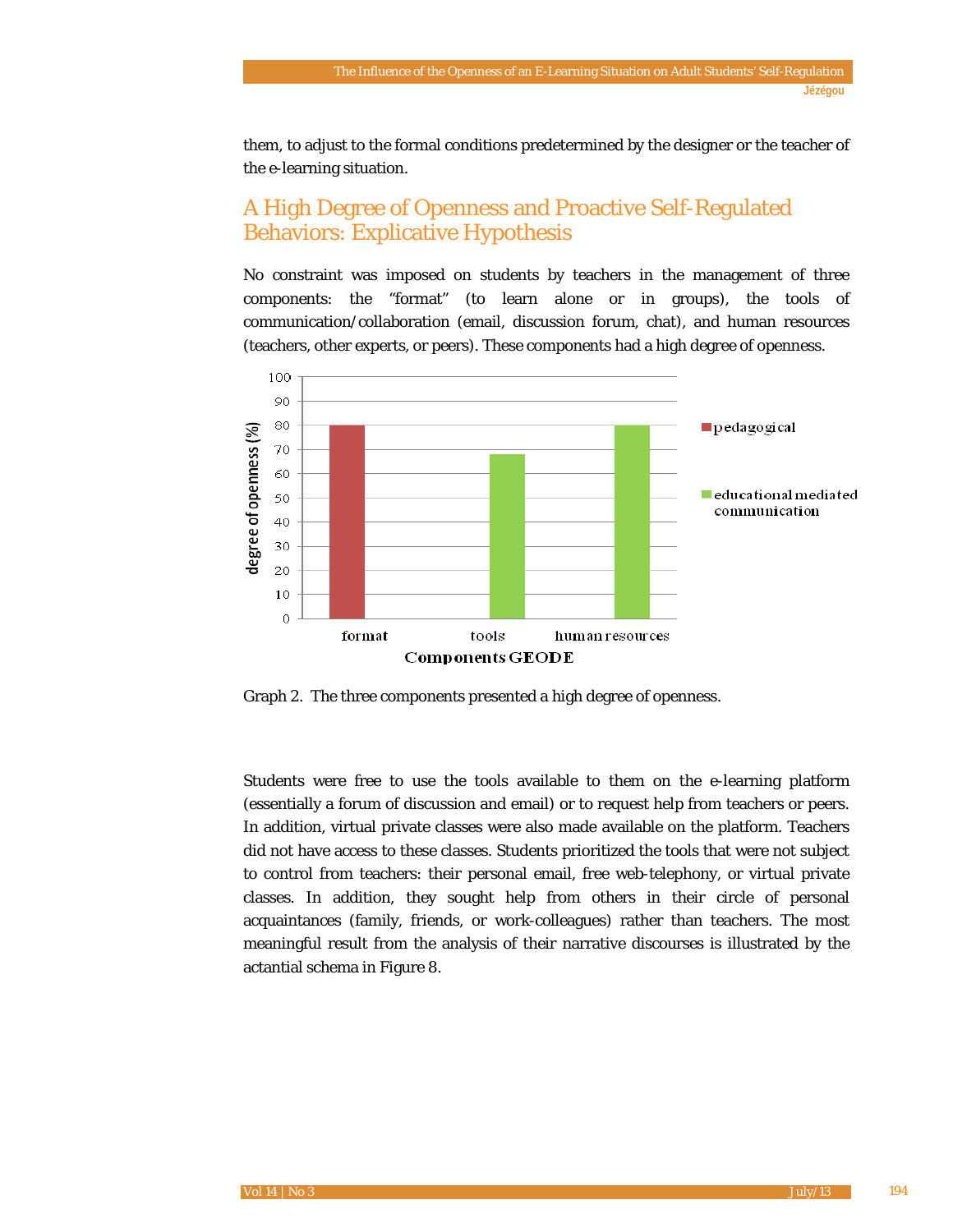

*Figure 8*. Synthetic meaningful actantial schema illustrated students' creative environmental self-regulated behaviors.

Students demonstrated self-regulated behaviors by the creation of informal conditions in the management of these three components. Such behaviors would derive from the co-existence of two processes of influence.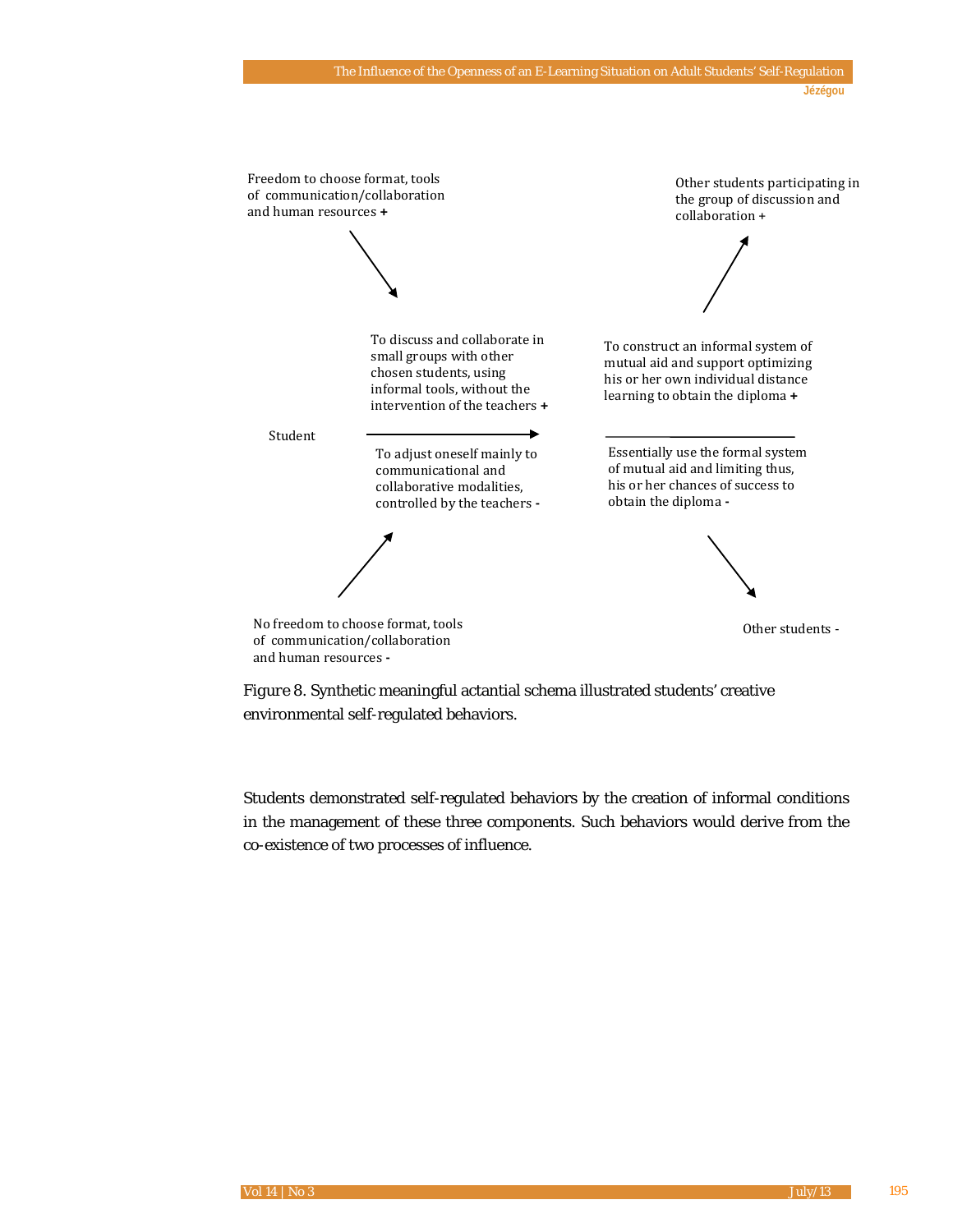

*Figure 9*. The two influence processes linked to students'self-regulated behaviors of creation of informal conditions in the management of format, tools of communication and human resources.

This figure illustrates a double hypothesis, explaining the students' behaviors. A high degree of openness of these three components is predicted to influence these behaviors by satisfying students'need for autonomy. According to cognitive evaluation theory (Deci & Ryan, 2000, 2007; Laguardia & Ryan, 2000; Vallerand et al., 2009), autonomy is a fundamental human psychological need; it occurs in all activities, such as learning. Every human tries to satisfy this need in their interactions with their environment. This need is expressed through the sensation of freedom of choice and action, and also as the author of his or her decisions and acts. Thus, the liberty of choice offered to these students would have contributed to satisfying their need for autonomy and promote these behaviors as the informal conditions of these three components were created. These behaviors would have enabled them to build a system of mutual aid and support, outside the formal situation of e-learning and beyond the pedagogical control of the teachers, mainly by using the private virtual classes. Simultaneously, these behaviors were also motivated by the search for satisfaction of a need for social affiliation. This need is expressed by the feeling of being interconnected, belonging to a community, while being useful to others and taking profit for oneself (Deci & Ryan, 2000, 2007; Laguardia & Ryan, 2000, Vallerand & al, 2009). According to the cognitive evaluation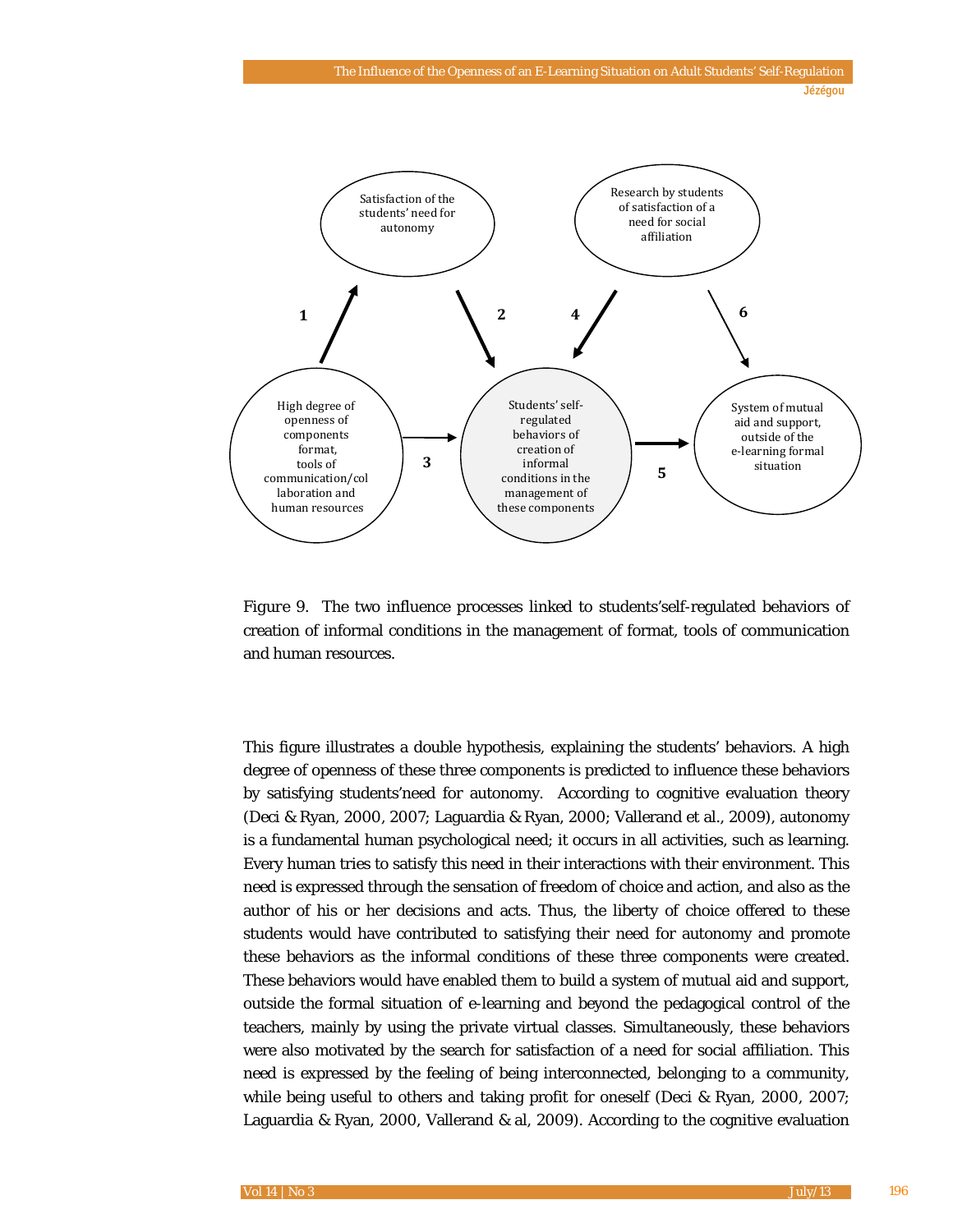theory, this psychological need is also fundamental and universal. Students would have tried to fill it by building a system of mutual aid and support.

This double hypothesis would show that these students were capable not only of grasping the liberties of choice offered to them by the teachers, but also of creating, individually and collectively, the informal conditions that develop a situation conducive to their distance learning. These self-regulated behaviors would be both self-determined and proactive. Indeed, according to the cognitive evaluation theory (Deci & Ryan, 2000, 2007; Laguardia & Ryan, 2000; Vallerand & al, 2009), satisfaction of the needs for autonomy and for social affiliation facilitates self-determined behaviors. The situational motivation linked to these behaviors would be extrinsic in identified regulation (Deci & Ryan, 1985): The students considered themselves as autonomous when implementing their own decisions; they valued them and considered them significant for attaining their goal, thus optimizing the success of their individual distance learning. These behaviors were also proactive: The students were focused on a goal as they developed actions to enhance their distance learning.

## Conclusion

The coexistence of adjusted and proactive self-regulated behaviors allowed students to reach their purpose: to be successful in their distance learning and to obtain the diploma. On one hand, they adjusted to the formal conditions of the temporal and pedagogical components, such as those imposed by their teachers, in this way ensuring the success of their distance learning. On the other hand, they grasped some of the liberties of choice offered to them by the teachers in order to create the informal conditions of their e-learning situation, these conditions also participating in their project. The existence of these two joint phenomena needs to be verified with other groups of students participating in similar e-learning situations. Thus, the explicative hypothesis proposed on the role of three psychological dimensions in the influence processes identified also could be tested by future empirical research.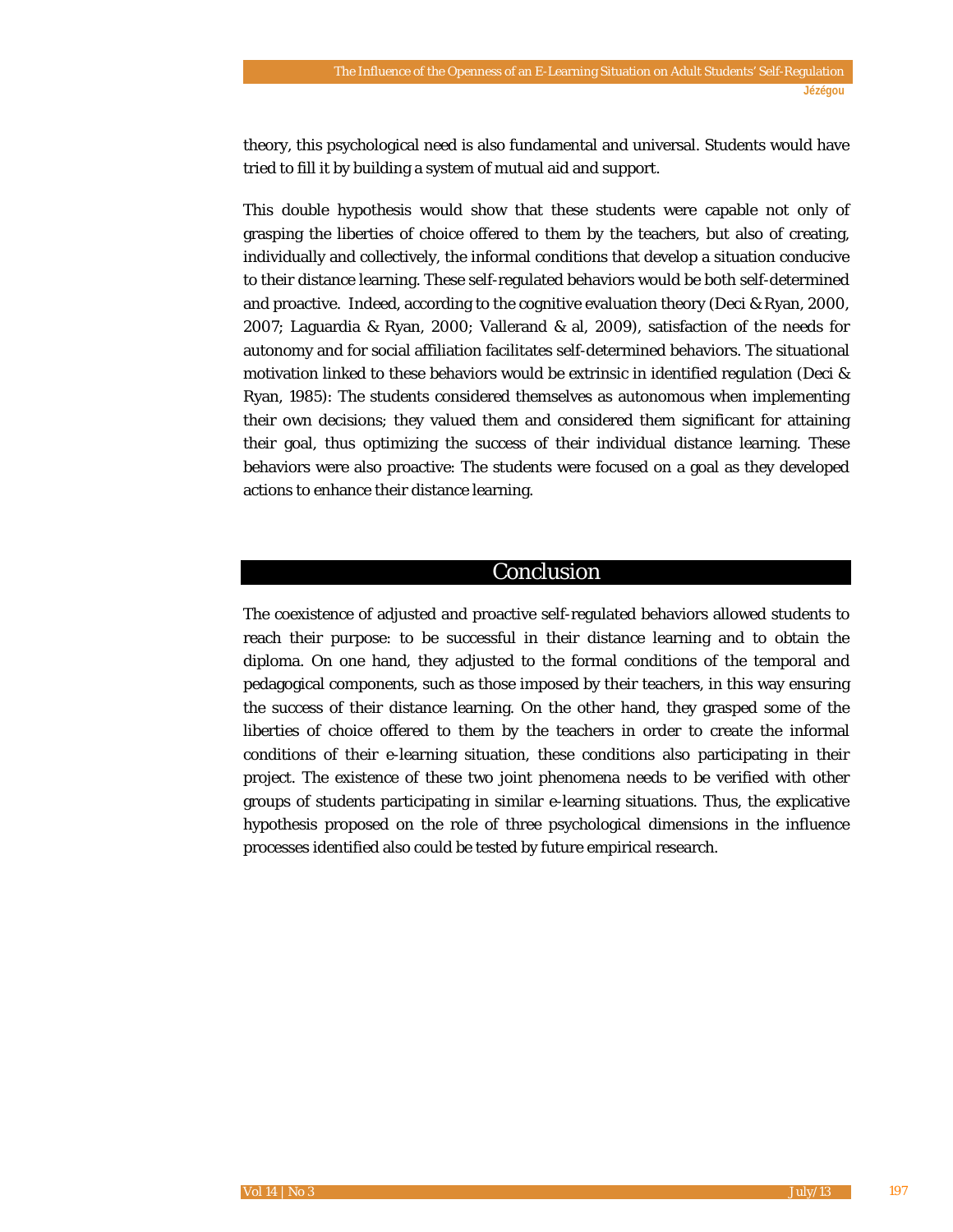## References

- Bandura, A. (1986). *Social foundations of thought and action: A social cognitive theory.* Englewood Cliffs: Prentice - Hall.
- Bandura, A. (1999). Social cognitive theory of personality. In L. A Pervin & O.P. John (Eds.), *Handbook of personality*. Guilford.
- Boekaerts, P. R., Pintrich, P.R., & Zeidner, M. (Eds.) (2000). *Handbook of selfregulation*. London: Academic Press.
- Brewer, S. S. (2009). Articuler dispositions des apprenants et dispositifs de formation : Perspectives d'un linguiste en éducation. Dans G. Lameul, A. Jézégou & A. F. Tollat (dir), *Articuler dispositifs de formation et dispositions des apprenants* (pp. 45 – 70). Lyon: Chronique Sociale.
- Carré, P. (2003). La double dimension de l'apprentissage autodirigé : contribution à une théorie du sujet social apprenant. *Revue Canadienne pour l'Etude de l'Education des Adultes*, 17-23.
- Carré, P., & Fenouillet, F. (2009). (dir), *Traité de psychologie de la motivation*. Paris: Dunod.
- Carré, P. (2010). L'autodirection des apprentissages. Perspectives psycho-pédagogiques. Dans P. Carré, A. Moisan, & D. Poisson (dir), *L'autoformation, perspectives et recherches* (pp. 117 – 169). Paris: PUF.
- Carré, P., Jézégou, A., Kaplan, J., Cyrot, P., & Denoyel N. (2011). "L'autoformation". The state of research on self-directed learning in France. *International Journal of Self-Directed Learning*, *8*(1), 7 - 17.
- Collectif de Chasseneuil. (2001). *Accompagner les formations ouvertes*. Paris: L'Harmattan.
- Collectif du Moulin. (2002). *Intégrer les formations ouvertes*. Paris : L'Harmattan.
- Corno, L. (2001). Volitional aspects of self-regulated learning. In B. Zimmerman & D. Schunk (Eds), *Self-regulated learning and academic* achievement (pp. 191 – 225). Mahwah : Lawrence Erlbaum.
- Cosnefroy, L. (2011). *L'apprentissage autorégulé : Entre cognition et motivation*. Grenoble: PUG.
- Deci, E., & Ryan, R. (1985). *Intrinsic motivation and self-determination in human behavior*. New York : Plenum.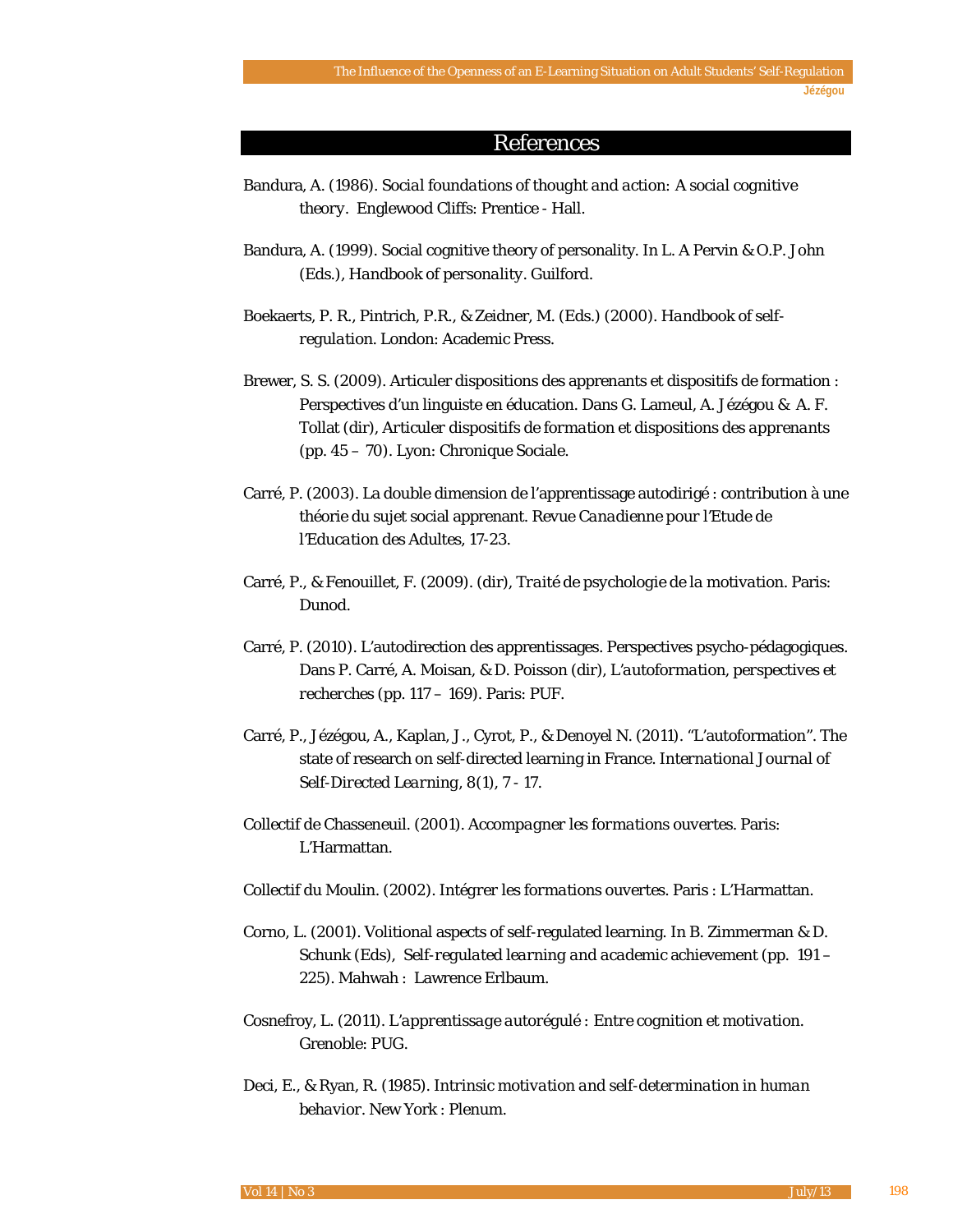- Deci, E., & Ryan, R. (1990). A motivational approach to self: Intregation in personality. In Dienstbier (Ed), *Perspectives on motivation* (pp. 237–288). Lincoln: University of Nebraska Press.
- Deci, E., & Ryan, R. (2000). The "what" and "why" of goal pursuits: Human needs and the self-determination of behaviour. *Psychological Inquiry, 11*, 227 - 268.
- Deci, E., & Ryan, R. (2007). Favoriser la motivation optimale et la sante mentale dans les divers milieux de vie. C*anadian Psychology*, *49*, 24 - 34.
- De Saussure, F. (1913). *Cours de linguistique générale*. Paris: Payot.
- Fenouillet, F. (2009). Vers une approche intégrative des théories de la motivation. Dans P. Carré, & F. Fenouillet (dir), *Traité de psychologie de la motivation* (pp. 305- 338). Paris: Dunod..
- Gagne, M., & Deci, E. (2005). Self-determination theory and work motivation. *Journal of Organizational Behavior*, *26*, 331-362.
- Greimas, A.J. (1966). *Sémantique structurale*. Paris : Presses Universitaires de France.
- Greimas, A.J. (1983). *Du sens : Essais sémiotiques*. Paris :Seuil.
- Guglielmino, L. M. (1978). Development of the self-directed learning readiness scale. *Dissertation Abstracts International*, *38*, 6467A.
- Hiernaux, J. P. (1977). *L'institution culturelle. Méthode de description structurale*. Paris: PUF.
- Hiemstra, R. (1976). *Lifelong learning*. Lincoln, NE: Professional Educators Publications.
- Hiemstra, R., & Brockett, R. (1991). *Self-direction in adult learning: Perspectives, theory, research and practice*. New-York : Routledge.
- Hiemstra, R. (2000). Self directed learning : The personal responsibility model. In G. Straka (Ed), *Conceptions of self-directed learning: Theoretical and conceptional considerations* (pp. 93 – 108)*.* Berlin : Waxmann.
- Houle, C. O. (1961). *The inquiring mind*. Madison: University of Wisconsin Press.
- Jézégou, A. (2005). *Formations ouvertes : Libertés de choix et autodirection de l'apprenant*. Paris : L'Harmattan.
- Jézégou, A. (2008). Formations ouvertes et autodirection de l'apprenant. *Savoirs, Revue Internationale de Recherches en Education et Formation d'Adultes*, *16*, 97-115.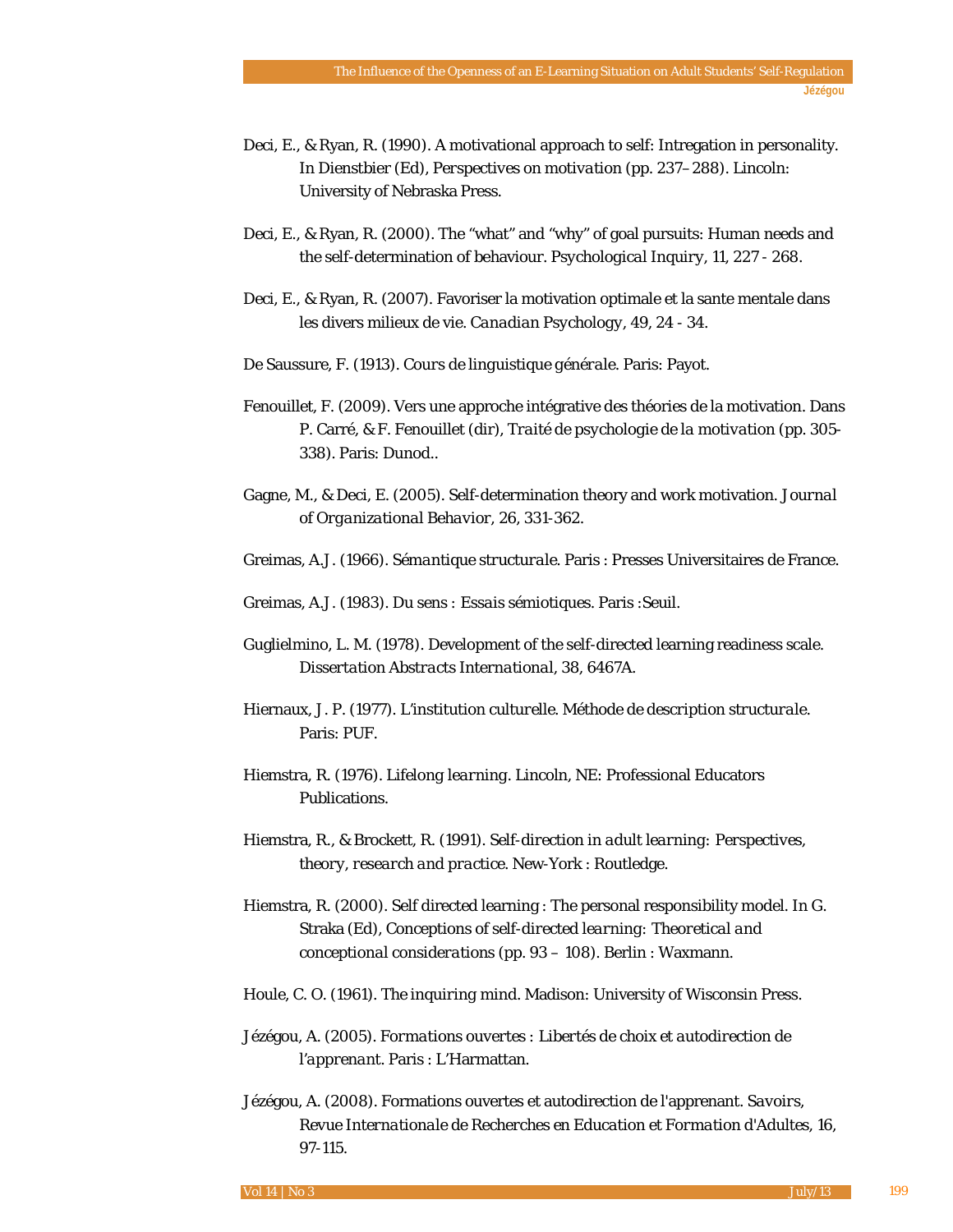- Jézégou, A. (2010a). Le dispositif GEODE pour évaluer l'ouverture d'un environnement éducatif. *Revue de l'Education à Distance / Journal of Distance Education*, *24*(2), 83-108. Retrieved from <http://www.jofde.ca/index.php/jde/article/view/625>
- Jézégou, A. (2010b). Diriger par soi-même sa formation et ses apprentissages. Dans B. Raucent & C.Verazt (dir), *Accompagner les étudiants* (pp. 53 - 85). Bruxelles : De Boëck Université.
- Jézégou, A. (2011). Se former à distance : Regard sur les stratégies d'autorégulation environnementale d'étudiants adultes. *Savoirs, Revue Internationale des Recherches en Education et Formation d'Adultes*, *24*, 79 - 99.
- Knowles, M. (1975). *Self-directed learning: A guide for learners and teachers*. New York : Association Press.
- Laguardia, J., & Ryan, R. (2000). Buts personnels, besoins psychologiques fondamentaux et bien être : Théorie de l'autodétermination et application. *Revue Québécoise de Psychologie*, *21*(2), 281 - 303.
- Laguardia, J., & Ryan, R. (2000). Buts personnels, besoins psychologiques fondamentaux et bien être théorie de l'autodetermination et application. *Revue Québécoise de Psychologie*, *21*(2), 281 - 303.
- Levi-Strauss, C. (1949). *Structure élémentaire de la pensée*. Paris: PUF.
- Long, H. B. (1975). Independent study in the education of colonial adults. *Journal of Research and Development in Education*, *8*, 54-65.
- Merleau-Ponty, M. (1942). *La structure du comportement*. Paris : PUF.
- Piret, A., Nizet, J., & Bourgeois, E. (1996). *L'analyse structurale. Une méthode d'analyse de contenu pour les sciences humaines*. Bruxelles: De Boëck Université.
- Schunk, D.H., & Zimmerman, B. (Eds). (2007). *Motivation and self-regulated learning*. New York: Lawrence Erlbaum Associates Inc
- Tough, A. M. (1967). L*earning without a teacher. A study of tasks and assistance during adult self-teaching projects*. Toronto: Ontario Institute for Studies in Education.
- Vallerand, J. R., & Blanchard, C. (1998). Education permanente et motivation : Contribution du modèle hiérarchique de la motivation intrinsèque et extrinsèque. *Education Permanente*, *136*, 15 - 36.